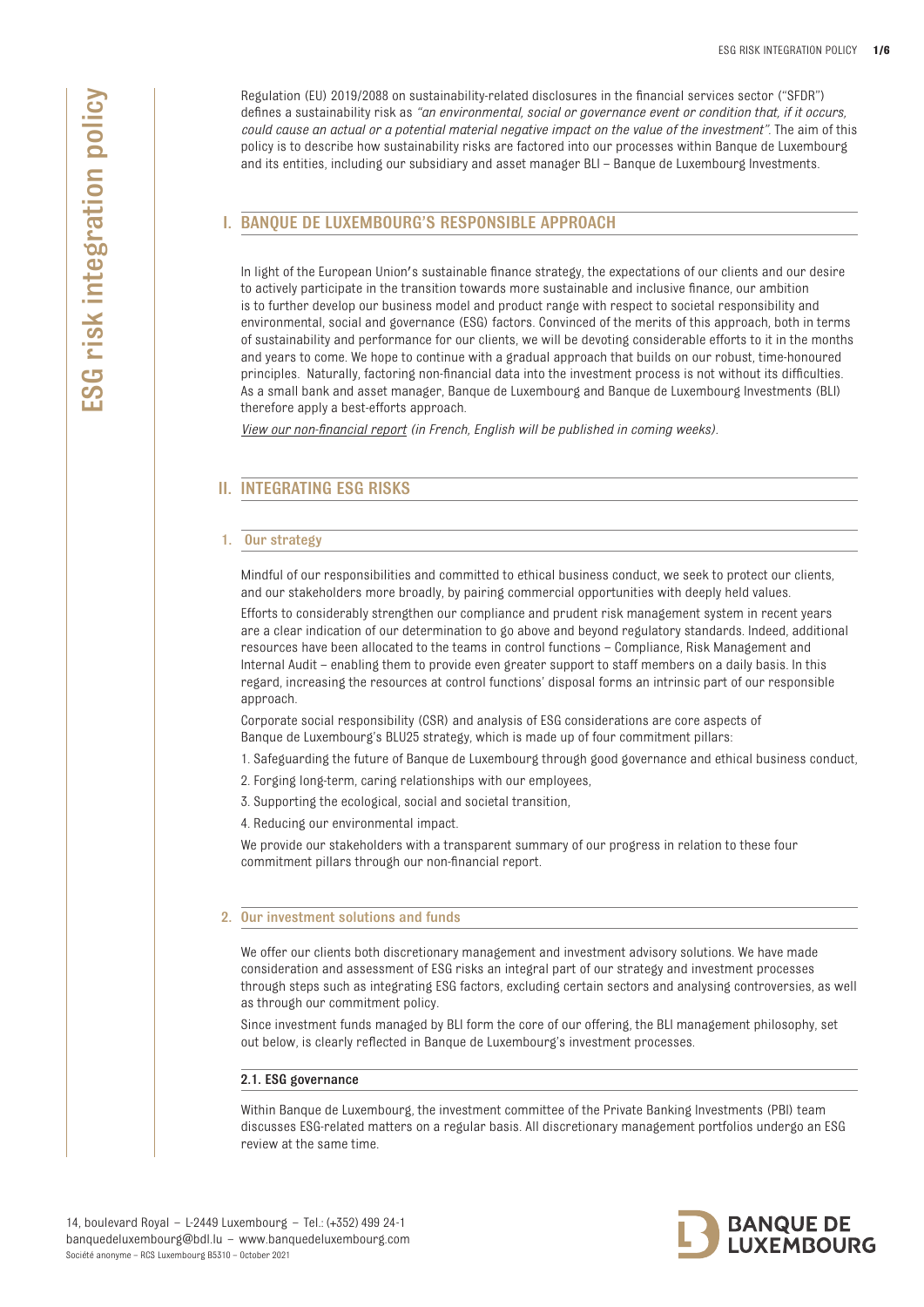Within BLI, the Socially Responsible Investment Committee (SRIC) coordinates strategic ESG projects. Once a strategic framework has been defined, a team of dedicated SRI strategists and analysts is responsible for putting it into practice by engaging in an ongoing dialogue with all relevant teams within BLI.

### 2.2. ESG research

Our ESG research draws on various external data sources. In particular, the quantitative ESG rating system used in the investment process is based on ESG ratings issued by the MSCI ESG Manager (MSCI) platform. MSCI calculates an exposure score indicating a company's level of exposure to each specific risk based on its business sector coupled with its geographic location. MSCI then analyses the company's ability to manage the various risks identified. The company also provides controversy analysis, which constitutes a key component of MSCI's ESG assessment process.

We also use the following sources of external research:

- Bloomberg ESG data;
- Company reports and data; and
- Brokers' research.

### 2.3. Analysing controversies

Candidates for investment and companies whose securities are held in the portfolio are subject to constant monitoring to identify noteworthy ESG events that could affect the company's business model, its reputation and potentially therefore the investment case. This monitoring is conducted through an MSCI alert system, which flags up any controversies involving the companies held.

An ESG controversy may be defined as a real-world incident or situation in which a company is accused of behaviour with an adverse impact on the various stakeholders (employees, suppliers, local communities, the environment shareholders etc.)

These events could affect the company's business model, its reputation and potentially therefore the investment case. Examples include VW's Dieselgate scandal and BP's Deepwater Horizon oil spill.

When a controversy arises, it is initially analysed on the basis of the controversy classifications assigned by MSCI (green, yellow, orange and red flags). Companies involved in the most severe controversies (in other words, those with a red flag), must be withdrawn from the investment universe within three months of their change in status.

Controversies with an orange flag (those classed as severe) undergo in-depth analysis drawing on various sources of information, including internal research, external research, the media and company information (in particular, CSR reports).

Moreover, ongoing controversies are monitored twice a year so as to include any relevant new information.

### 2.4 Exclusions

Exclusions from the investment universe are set out below.

– Companies active in the following sectors:

- Controversial weapons: companies that appear on the list kept by the NGO International Campaign to Ban Landmines - Cluster Munition Coalition (*[ICBL-CMC](www.stopexplosiveinvestments.org)*)<sup>1</sup> and are involved in the production of controversial weapons, such as anti-personnel mines, cluster munitions, depleted uranium and white phosphorus munitions, as well as chemical and biological weapons, are systematically excluded from our funds.
- Coal: securities on the Global Coal Exit List (*[GCEL](https://coalexit.org/)*) 2 , where the issuing company operates along the thermal coal value chain.
- Companies embroiled in major controversies. The MSCI alert system classifies controversies on the basis of their scale and impact (red, orange, yellow). Companies facing "red" controversies, i.e. the highest alert level, are excluded.
- (BLI only) Companies that do not comply with the United Nations Global Compact.

This list of exclusions is subject to change.

1. www.stopexplosiveinvestments.org 2. https://coalexit.org/

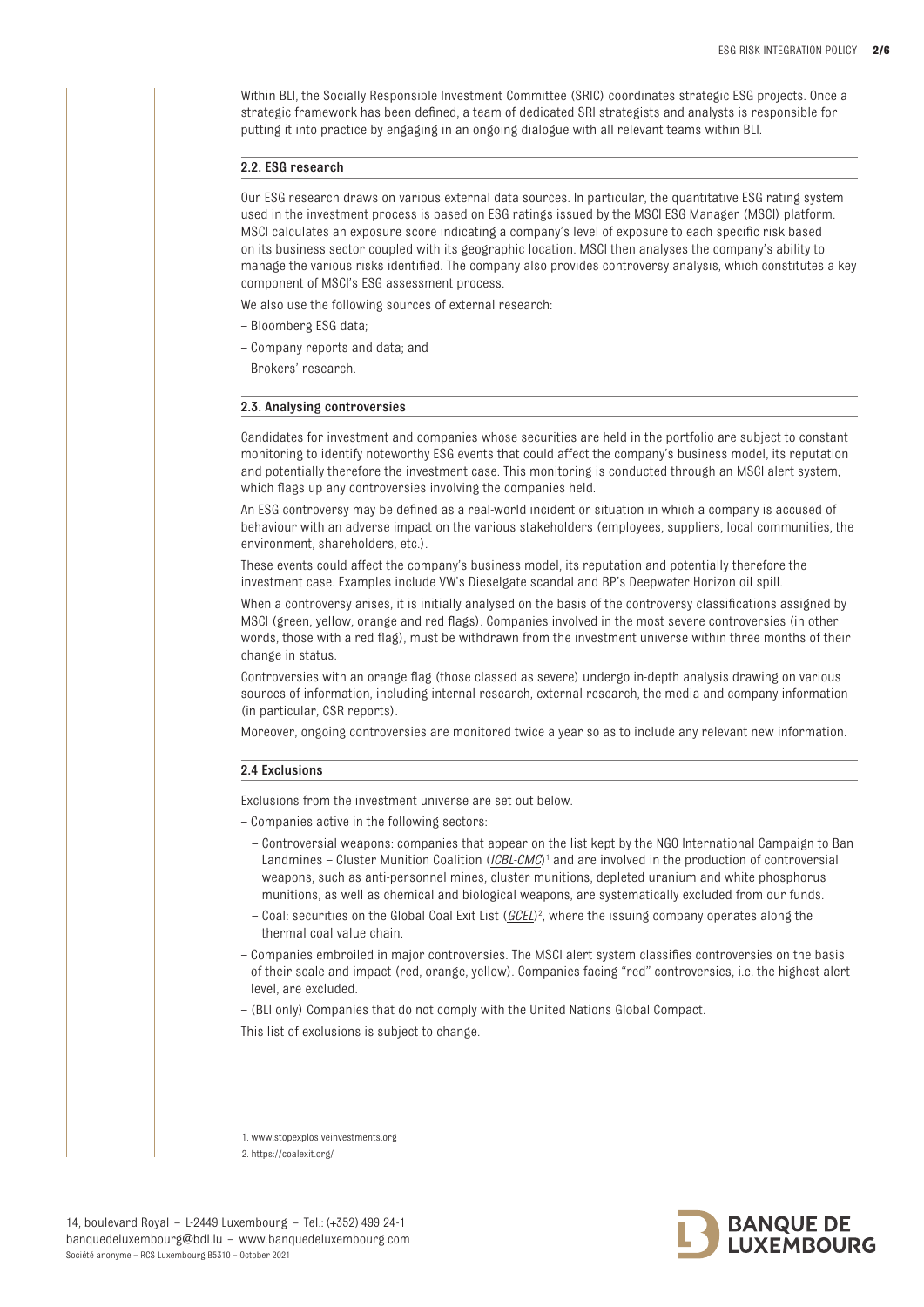# 2.5. ESG policy

# A. Discretionary BL Funds mandate

Discretionary BL Funds mandates are invested in funds managed by BLI. These funds implement a fundamental approach within both the equity component and the bond component.

#### A.1 Selecting companies for the equity funds

The investment universe is made up of companies with transparent operations and clear business models. Our stock-picking methodology also relies on company valuation levels, since it is the price paid that determines the future return on any investment.

BLI integrates ESG risks and opportunities into its valuation model: hence, a company with a strong ESG profile will be assigned a higher intrinsic value, whereas a company lagging behind on ESG issues will be assigned a lower intrinsic value. This process is based on ESG ratings established by MSCI (AAA to CCC), where a rating of 'A' is considered neutral. As such, companies with a rating of A will not have their valuation model amended.





# A.2 Selecting issuers for the bond funds

Our bond investments focus on bonds from top quality issuers. The portfolio is constructed based on a set of criteria that include:

- Assessment of the macroeconomic context;
- The quality of government fundamentals (solvency);
- The portfolio's sensitivity to interest rate movements.

BLI applies two major approaches within its bond portfolios, either individually or in combination depending on the funds in question:

- ESG optimisation: incorporation of ESG factors and non-financial elements in the analysis and selection process for individual issuers. The aim is to build a portfolio within each component (sovereign bonds and corporate bonds) with a strong ESG profile compared with the reference universe;
- Impact investing: investments made with a view to generating a positive social and/or environmental impact as well as a financial return. Several types of instrument with different characteristics are available:
	- Liquid strategies: mainly green bonds,
	- Alternative strategies: microfinance, project financing, housing, etc.

# A.3 ESG approach at portfolio level

To supplement the ESG approach used for each of the funds that make up the managed portfolio, quantitative analysis is also conducted. We use MSCI scores (between 0 and 10) and then weight the score for each fund according to its weighting in the portfolio to calculate a score for the portfolio as a whole. This is then converted into a rating between AAA and CCC, using the MSCI scale.

Our aim is for the average rating of the portfolio to be BBB or higher, confirming above-average ESG positioning.

Banque de Luxembourg offers other forms of discretionary management as well as discretionary management through BL funds;

- Discretionary socially responsible funds mandate
- Discretionary external funds mandate
- Discretionary direct lines mandate

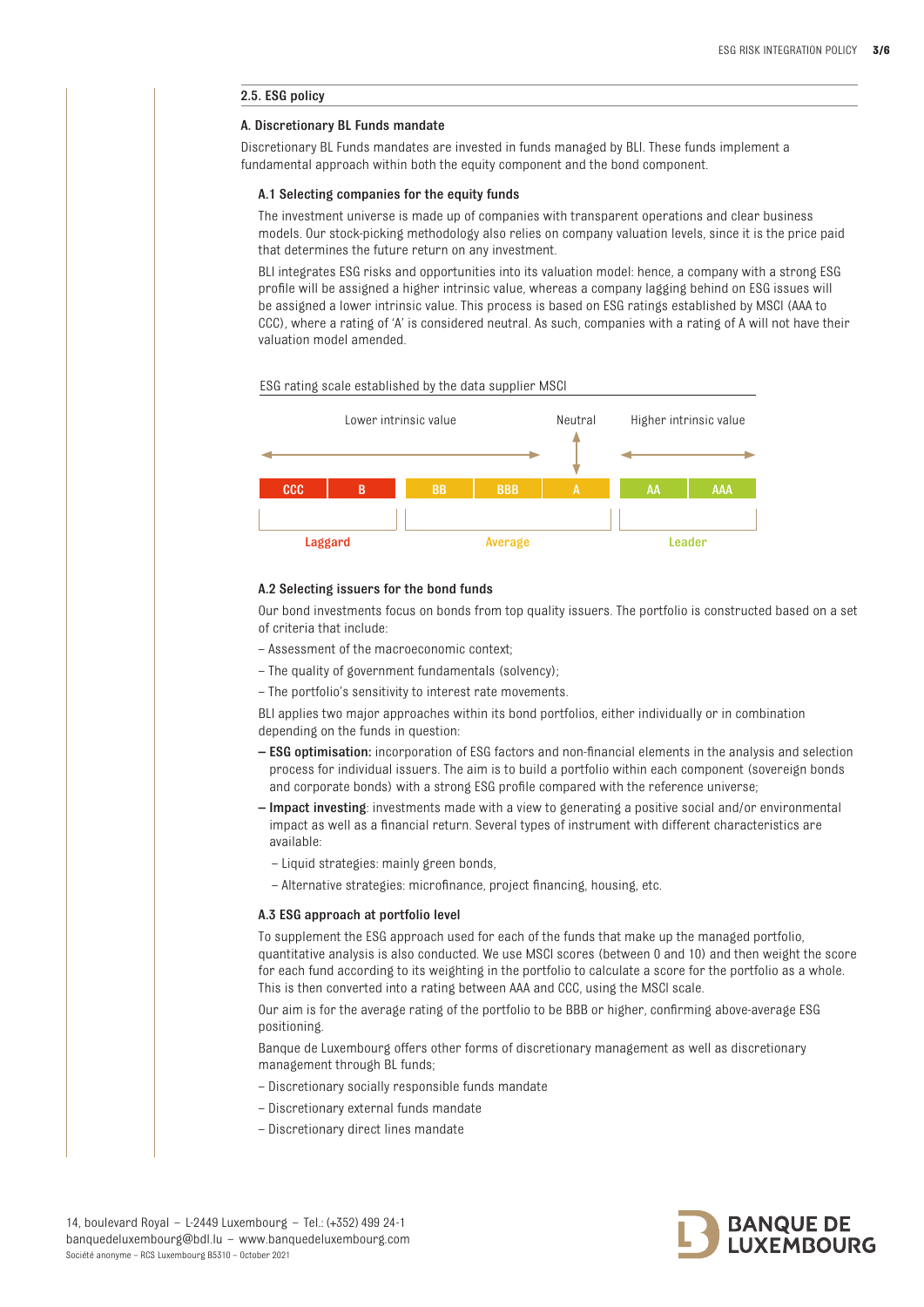# B. Discretionary socially responsible funds mandate

Discretionary socially responsible funds mandates invest in funds and trackers with embedded ESG investment strategies. In-depth qualitative analysis is carried out to assess the solidity of the management process, and the ESG approach in particular. To that end, various approaches may be applied to the portfolio:

- The best-in-class approach, which seeks to select companies with the best environmental, social and governance practices in their sector or industry;
- The ESG integration approach, which places equal emphasis on financial and non-financial criteria;
- The thematic approach, which targets a specific area, such as the environment, water management or gender parity;
- Impact investing, which aims to generate a positive environmental or social impact as well as financial performance. The key features of impact investing are its intentionality and the measurability of the impact.

In addition to qualitative analysis of funds' management processes, we try to determine whether the management company itself has also adopted a structured, sustainable approach. To that end, our team of analysts have put together a questionnaire that allows them to assess the extent to which the management company under review has weighed up sustainability risks and opportunities. This questionnaire serves as a point of reference when identifying the management company's positioning on sustainable investment, its philosophy and the concrete measures it has implemented.

Our system also includes a quantitative element, meaning that it relies on external ratings of the various investment vehicles included as part of the discretionary socially responsible funds mandate solution. We use the MSCI scores for this.

We then weight these scores by the vehicles' weightings in the portfolio to calculate a score for the portfolio as a whole. Our aim is for this average portfolio rating to be A or higher, demonstrating that the portfolio has a strong ESG profile.

# C. Discretionary external funds mandate

For this type of mandate, we rely on external ratings of the various vehicles included as part of the discretionary external funds mandate solution. We use the MSCI scores. We then weight these scores by the vehicles' weightings in the portfolio to calculate a score for the portfolio as a whole. This score is converted into a rating between CCC and AAA, where AAA is the best.

Our aim is for this average portfolio rating to be BBB or higher, confirming above-average ESG positioning.

### D. Discretionary direct lines mandate

The discretionary direct lines mandate is built on two fundamental principles:

– Diversification (across asset classes, sectors and geographical regions):

The portfolio construction process entails combining decorrelated asset classes, so that the total portfolio risk is lower than the sum of the risks of the various assets (or instruments) within it. This serves to minimise the risk per unit of return or maximise the return per unit of risk. We also focus on the relative valuation levels of the various asset classes.

# – Selecting high-quality securities:

- We use a resolutely entrepreneurial approach to identify companies that will generate high levels of profitability for many years to come. This long-term perspective, where the aim is to understand the various aspects of a company before investing so as to measure all associated risks, aligns very well with an ESG approach.
- The investment universe is made up of companies with transparent operations and clear business models. Our stock-picking methodology also relies on company valuation levels, since it is the price paid that determines the future return on any investment.

#### E. Application within the investment advisory service

The investment advisory service largely draws on our universe of recommended investment vehicles. These vehicles are being gradually classified using a sustainability scale with a view to achieving complete coverage of our universe, so that our advisers are in a position to make recommendations that take ESG risks into account.

Specifically, individual securities are selected on the basis of Banque de Luxembourg's fundamental approach and non-financial data is considered when assessing risks and opportunities.

If the client so requests, we favour investment funds with themes relating to sustainable development, such as renewable energy, water and healthcare.

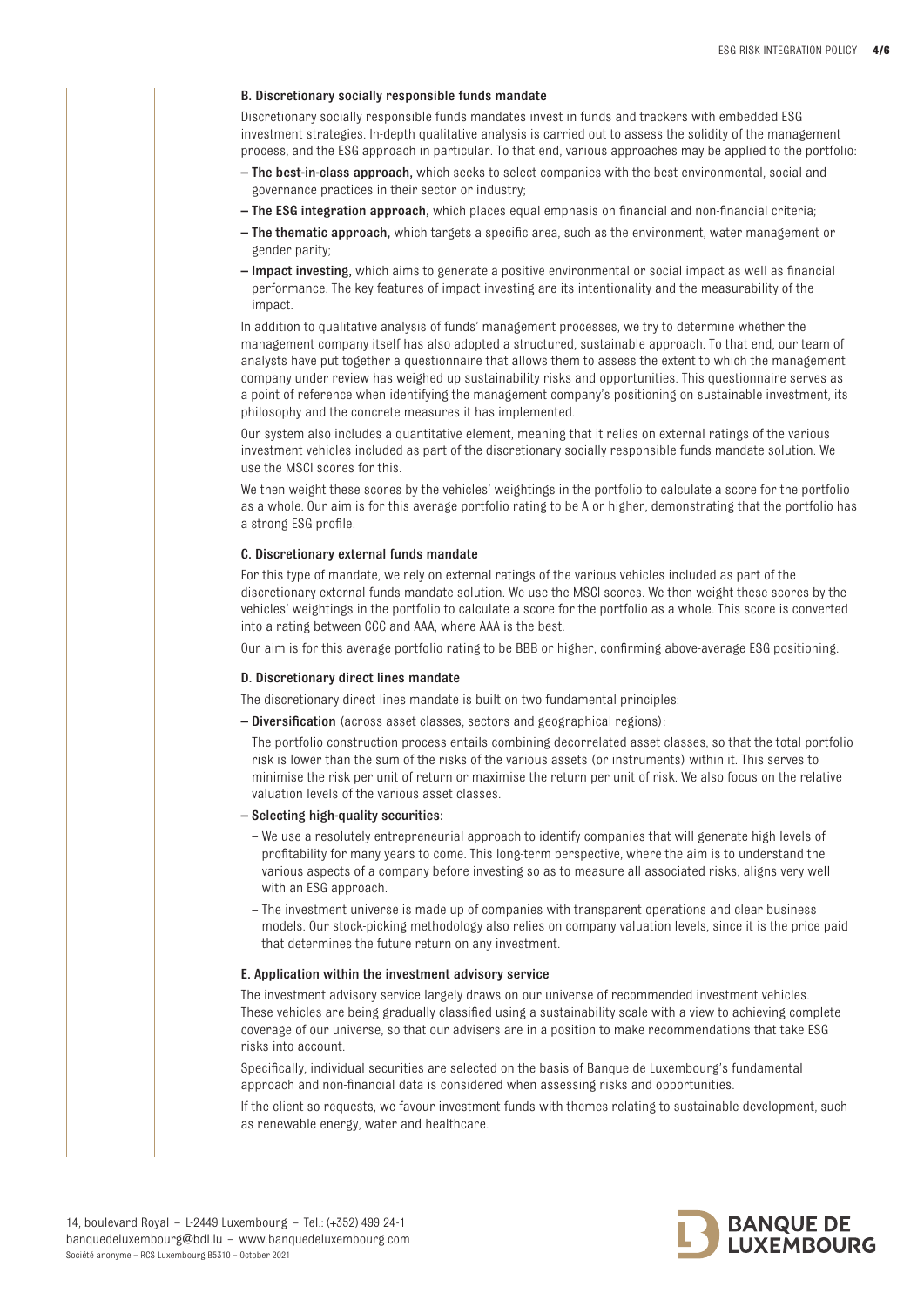# 2.6. Assessment of ESG risks

The investment process and ESG approach of investment funds and ETFs undergo in-depth analysis and ongoing monitoring. We assess ESG risks on a quantitative basis by tracking MSCI ESG scores and SFDR classifications. This modus operandi allows us to reduce the adverse impact of potential sustainability risks on the valuation of the various assets and the profitability of our management solutions.

## 2.7. Engagement and active shareholding

### A. Commitment

The decision to implement an engagement strategy is partially determined by:

- Potential influence over the company in light of the percentage of shares held and for how long, the relationship with the management team and the company's geographic location; and
- An assessment of the incident, i.e. the urgency and seriousness of the issues at play determined according to the number of stakeholders affected, media coverage of the incident and NGO involvement as well as the level of financial and reputational risk associated with the incident.

While BLI engages in regular, proactive dialogue with investee companies, it is important to stress that the size of our portfolio positions relative to companies' stock market capitalisations naturally limits Banque de Luxembourg's potential influence and the effectiveness of forming a coalition with other shareholders.

## A.1 Individual engagement

We communicate with the companies in which we invest via various channels:

- Correspondence with the Board of Directors (BoD) or the team in charge of investor relations
- Company visits
- Attendance at roadshows
- Telephone calls when earnings are reported
- Companies' financial statements: annual reports, Investor Days, quarterly/half-yearly presentations
- Indirect channels such as broker studies

### A.2 Collaborative engagement

The size of the positions in the portfolios relative to the stock market capitalisation of the companies in question naturally limits our potential influence and the effectiveness of forming a coalition with other shareholders. We would consider the option of collaborating with other shareholders where applicable, though, if doing so would be in the best interests of shareholders. Moreover, as a company, BLI plans to engage in active dialogue with businesses by supporting initiatives led by the Principles for Responsible Investments network or other groups. We may also consider taking part in initiatives launched by other groups of investors.

### B. Share ownership

### B.1 Banque de Luxembourg

The positions held in our portfolios represent a small portion of each company's capital structure. Banque de Luxembourg has therefore decided not to exercise its voting rights, but reserves the right to vote if doing so is necessary to protect the interests of shareholders.

# B.2 BLI

As part of its ESG investment policy and voting policy, BLI subscribes to the Institutional Shareholder Services Inc. (ISS) sustainable voting policy. This policy is designed to support shareholder resolutions based on standards that enhance long-term value for shareholders and stakeholders while also aligning the company's interests with those of society at large.

This voting policy is in line with the aims set within the fund in the following areas:

- Environment: BLI positions itself in favour of resolutions calling for the reduction of greenhouse gas emissions (GHG). More broadly, BLI votes for resolutions where the aim is to obtain information on the climate-related financial, physical or regulatory risks the company is facing with respect to its operations and investments or the way in which it identifies, measures and manages these risks.
- Social: As regards respect for human rights, BLI generally votes in favour of the company adhering to internationally recognised standards and principles, such as the United Nations Global Compact and the standards laid down by the International Labour Organization (ILO). Votes in favour of motions linked to